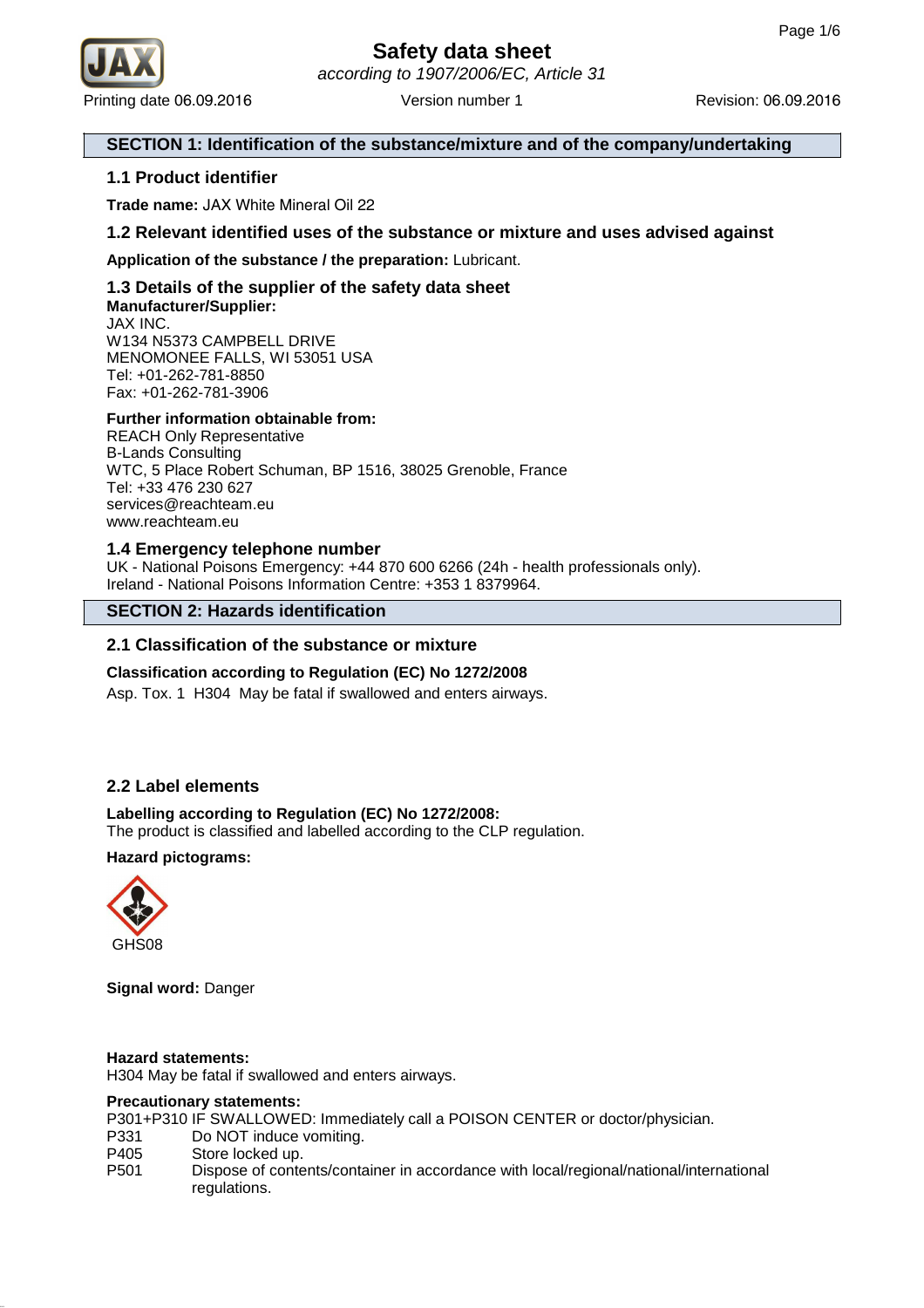according to 1907/2006/EC, Article 31

**Trade name:** JAX White Mineral Oil 22

## **2.3 Other hazards**

**Results of PBT and vPvB assessment PBT:** Not applicable. **vPvB:** Not applicable.

## **SECTION 3: Composition/information on ingredients**

## **3.2 Mixtures**

| Hazardous components:              |                   |      |  |
|------------------------------------|-------------------|------|--|
| CAS: 8042-47-5   White mineral oil |                   | 100% |  |
| EINECS:                            |                   |      |  |
| 232-455-8                          | Asp. Tox. 1, H304 |      |  |
| Non-hazardous components:          |                   |      |  |
| $- -$                              |                   | --   |  |
|                                    |                   |      |  |

**Additional information:** For the wording of the listed risk phrases refer to section 16.

## **SECTION 4: First aid measures**

## **4.1 Description of first aid measures**

**General information:** No special measures required.

**After inhalation:** Supply fresh air. Consult doctor if symptoms persist.

**After skin contact:** Immediately wash with water and soap and rinse thoroughly.

#### **After eye contact:**

Remove contact lenses, if worn.

Rinse opened eye for several minutes under running water. If symptoms persist, consult a doctor.

**After swallowing:** Do not induce vomiting; call for medical help immediately.

#### **4.2 Most important symptoms and effects, both acute and delayed** No further relevant information available.

#### **4.3 Indication of any immediate medical attention and special treatment needed** No further relevant information available.

## **SECTION 5: Firefighting measures**

## **5.1 Extinguishing media**

## **Suitable extinguishing agents:**

CO2, powder or water spray. Fight larger fires with water spray or alcohol resistant foam.

**For safety reasons unsuitable extinguishing agents:** Water with full jet.

**5.2 Special hazards arising from the substance or mixture** No further relevant information available.

## **5.3 Advice for firefighters**

**Protective equipment:** No special measures required.

## **SECTION 6: Accidental release measures**

## **6.1 Personal precautions, protective equipment and emergency procedures**

Keep away from ignition sources. Wear protective equipment. Keep unprotected persons away.

## **6.2 Environmental precautions**

Do not allow product to reach sewage system or any water course. Do not allow to enter sewers/ surface or ground water.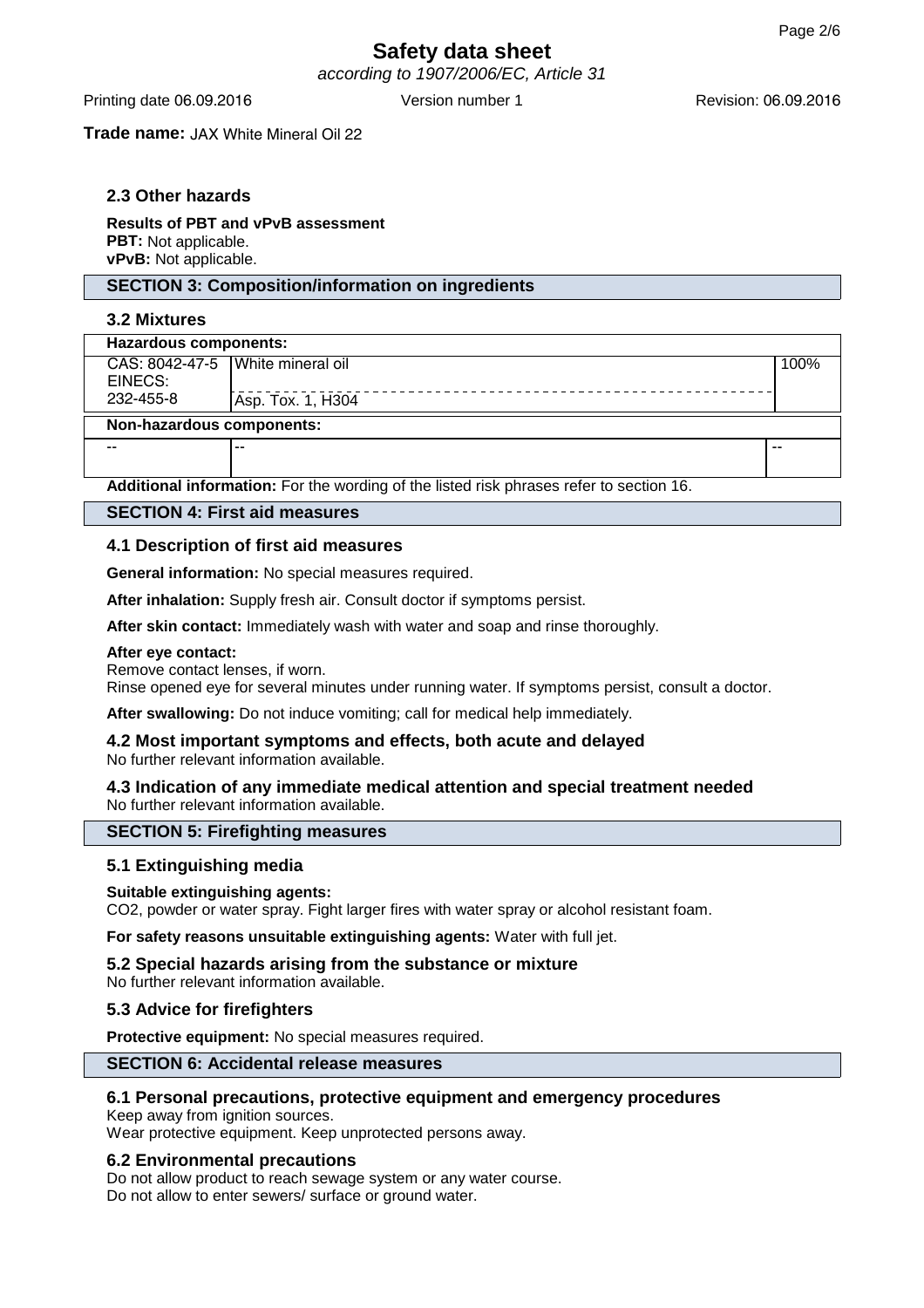according to 1907/2006/EC, Article 31

Printing date 06.09.2016 **Version number 1** Revision: 06.09.2016 **Revision: 06.09.2016** 

## **Trade name:** JAX White Mineral Oil 22

## **6.3 Methods and material for containment and cleaning up**

Absorb with liquid-binding material (sand, diatomite, acid binders, universal binders, sawdust).

#### **6.4 Reference to other sections**

See Section 7 for information on safe handling. See Section 8 for information on personal protection equipment. See Section 13 for disposal information.

## **SECTION 7: Handling and storage**

## **7.1 Precautions for safe handling**

Keep away from heat and direct sunlight. Ensure good ventilation/exhaustion at the workplace.

**Information about fire - and explosion protection:** No special measures required.

## **7.2 Conditions for safe storage, including any incompatibilities**

## **Requirements to be met by storerooms and receptacles:**

Store in a cool, dry place in tightly closed receptacles.

**Information about storage in one common storage facility:** Store away from oxidizing agents.

**Further information about storage conditions:** None.

**7.3 Specific end use(s):** No further relevant information available.

## **SECTION 8: Exposure controls/personal protection**

## **8.1 Control parameters**

## **Ingredients with limit values that require monitoring at the workplace:**

The product does not contain any relevant quantities of materials with critical values that have to be monitored at the workplace.

**Additional information:** The lists valid during the making were used as basis.

## **8.2 Exposure controls**

## **Personal protective equipment**

## **General protective and hygienic measures:**

The usual precautionary measures are to be adhered to when handling chemicals.

**Respiratory protection:** Not required.

## **Protection of hands:**



Protective gloves

The selected protective gloves have to satisfy the specifications of EU Directive 89/686/EEC and the standard EN 374 derived from it.

## **Eye protection:**



Safety glasses with side-shields (EN 166).

**Body protection:** Protective work clothing.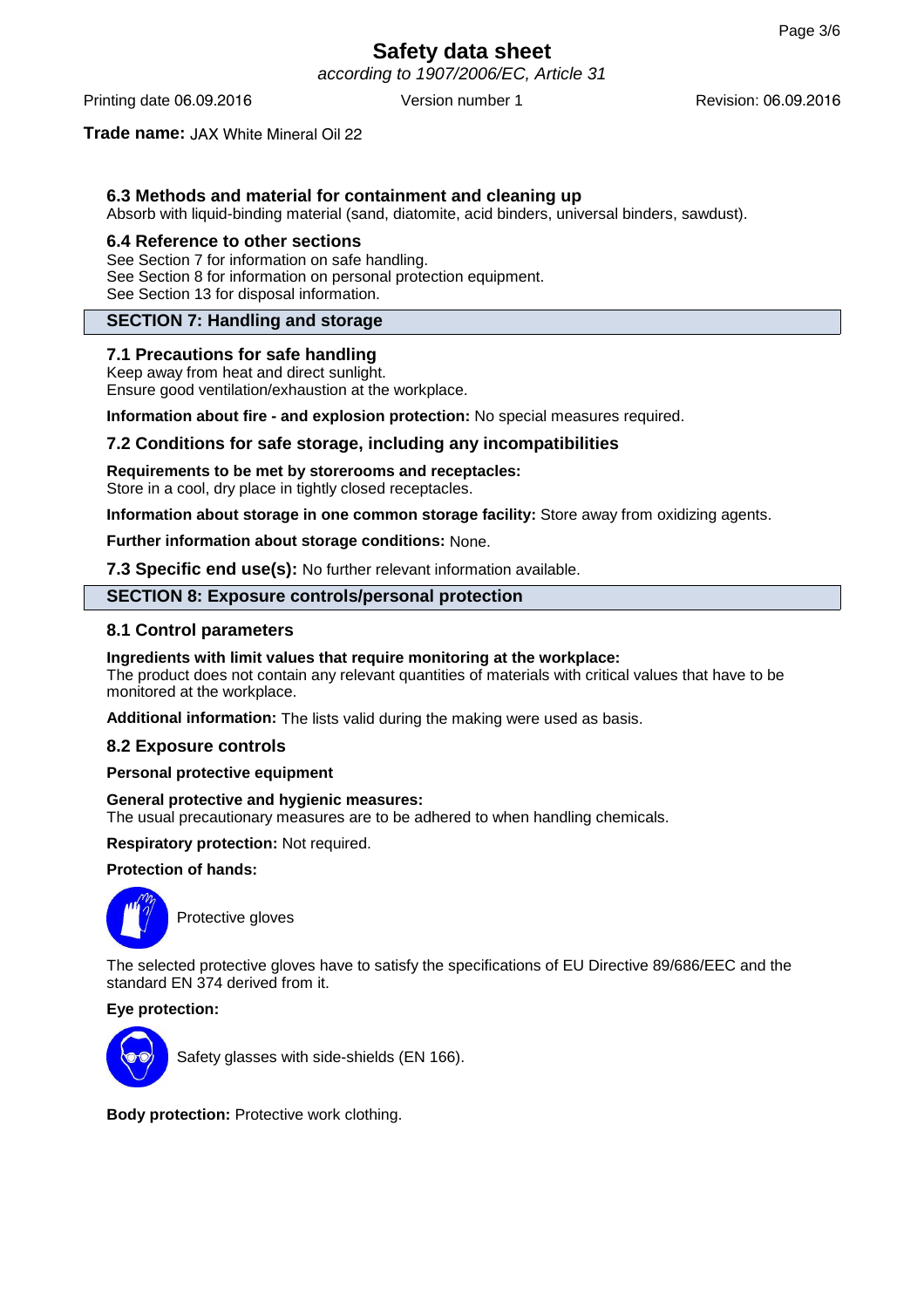according to 1907/2006/EC, Article 31

Printing date 06.09.2016 Version number 1 Revision: 06.09.2016 Version number 1

**Trade name:** JAX White Mineral Oil 22

**SECTION 9: Physical and chemical properties**

| 9.1 Information on basic physical and chemical properties |                                               |  |  |  |
|-----------------------------------------------------------|-----------------------------------------------|--|--|--|
| <b>General Information</b>                                |                                               |  |  |  |
| Appearance:<br>Form:<br>Colour:                           | Liquid.<br>Water white.                       |  |  |  |
| Odour:<br><b>Odour threshold:</b>                         | Nearly odourless.<br>Not determined.          |  |  |  |
| pH-value:                                                 | Not determined.                               |  |  |  |
| <b>Melting point/Melting range:</b>                       | Not determined.                               |  |  |  |
| <b>Boiling point/Boiling range:</b>                       | Not determined.                               |  |  |  |
| <b>Flash point:</b>                                       | 188°C (ASTM D 92)                             |  |  |  |
| Flammability (solid, gaseous):                            | Not applicable.                               |  |  |  |
| Ignition temperature:                                     | Not determined.                               |  |  |  |
| <b>Decomposition temperature:</b>                         | Not determined.                               |  |  |  |
| Danger of explosion:                                      | Product does not present an explosion hazard. |  |  |  |
| <b>Explosion limits:</b><br>Lower:<br>Upper:              | Not determined.<br>Not determined.            |  |  |  |
| <b>Oxidizing properties</b>                               | Not determined.                               |  |  |  |
| Vapour pressure:                                          | Not determined.                               |  |  |  |
| Density at 20°C:                                          | $0.86$ g/cm <sup>3</sup>                      |  |  |  |
| <b>Relative density</b>                                   | Not determined.                               |  |  |  |
| <b>Vapour density</b>                                     | Not determined.                               |  |  |  |
| <b>Evaporation rate</b>                                   | Not determined.                               |  |  |  |
| Solubility in / Miscibility with<br>water:                | Not determined.                               |  |  |  |
| Partition coefficient (n-octanol/water): Not determined.  |                                               |  |  |  |
| <b>Viscosity:</b><br>Dynamic:<br>Kinematic:               | Not determined.<br>Not determined.            |  |  |  |
| 9.2 Other information                                     | No further relevant information available.    |  |  |  |
| <b>SECTION 10: Stability and reactivity</b>               |                                               |  |  |  |

**10.1 Reactivity** No data available.

## **10.2 Chemical stability**

**Thermal decomposition / conditions to be avoided:** No decomposition if used and stored according to specifications.

**10.3 Possibility of hazardous reactions** No dangerous reactions known.

**10.4 Conditions to avoid** Keep away from heat and direct sunlight.

**10.5 Incompatible materials** Avoid strong oxidants, strong alkalis and strong acids.

**10.6 Hazardous decomposition products** Carbon monoxide and carbon dioxide.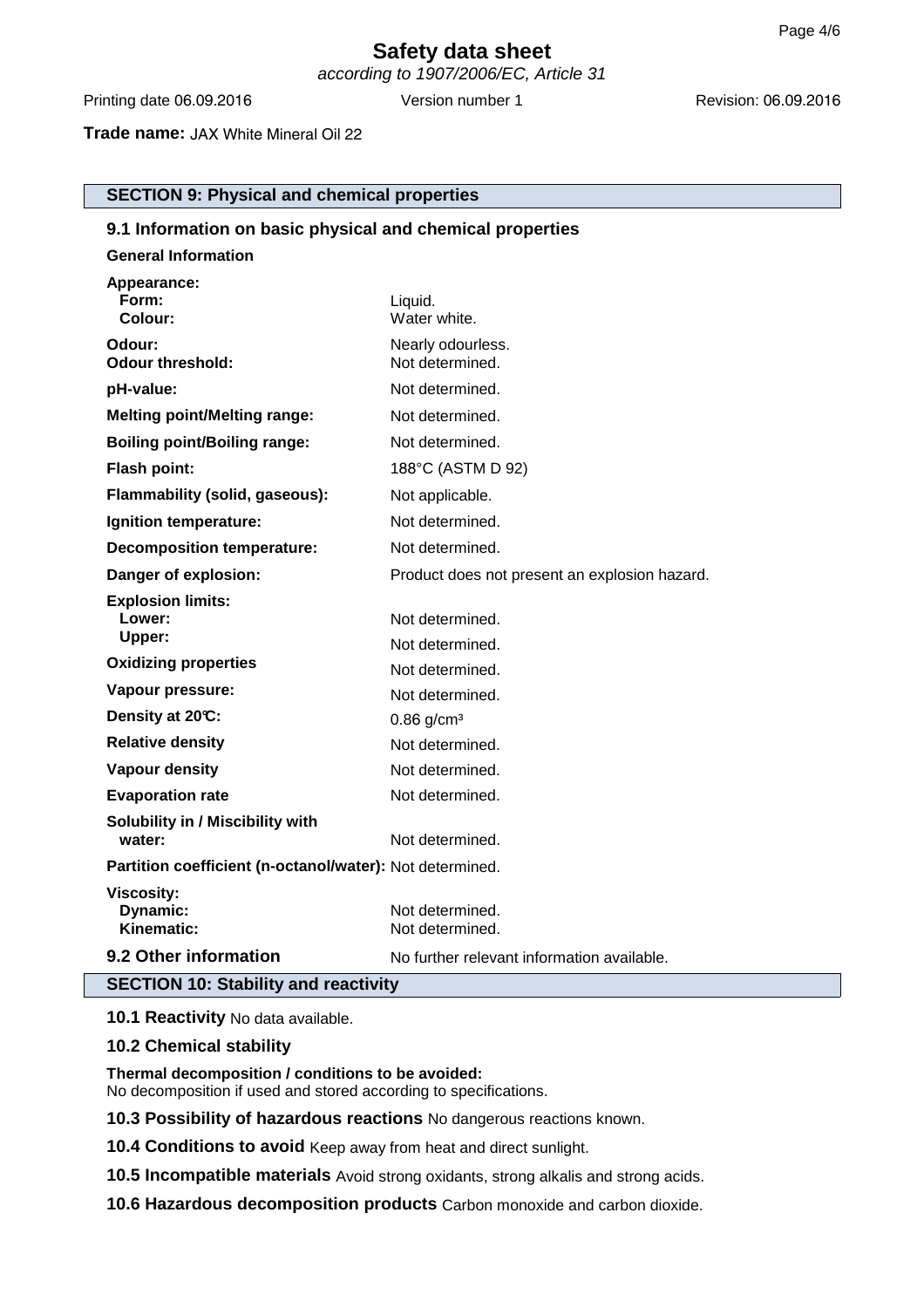according to 1907/2006/EC, Article 31

**Trade name:** JAX White Mineral Oil 22

## **SECTION 11: Toxicological information**

## **11.1 Information on toxicological effects**

#### **Acute toxicity**

**Primary irritant effect: on the skin:** No irritant effect. **on the eye:** No irritating effect known.

**Sensitization:** No sensitizing effects known.

## **SECTION 12: Ecological information**

## **12.1 Toxicity**

**Aquatic toxicity:** No further relevant information available.

**12.2 Persistence and degradability** No further relevant information available.

**12.3 Bioaccumulative potential** No further relevant information available.

**12.4 Mobility in soil** No further relevant information available.

#### **General notes:**

Water hazard class 1 (German Regulation) (Self-assessment): slightly hazardous for water Do not allow undiluted product or large quantities of it to reach ground water, water course or sewage system.

## **12.5 Results of PBT and vPvB assessment**

**PBT:** Not applicable. **vPvB:** Not applicable.

## **12.6 Other adverse effects** No further relevant information available.

## **SECTION 13: Disposal considerations**

## **13.1 Waste treatment methods**

**Recommendation:** Do not allow product to reach sewage system.

**Uncleaned packaging**

**Recommendation:** Disposal must be made according to official regulations.

## **SECTION 14: Transport information**

| 14.1 UN Number<br>ADR, ADN, IMDG, IATA                                           | Not applicable. |
|----------------------------------------------------------------------------------|-----------------|
| 14.2 UN proper shipping name<br>ADR, ADN, IMDG, IATA                             | Not applicable. |
| 14.3 Transport hazard class(es)                                                  |                 |
| ADR, ADN, IMDG, IATA<br>Class                                                    | Not applicable. |
| 14.4 Packing group<br>ADR, IMDG, IATA                                            | Not applicable. |
| <b>14.5 Environmental hazards</b><br><b>Marine pollutant:</b>                    | No              |
| 14.6 Special precautions for user                                                | Not applicable. |
| 14.7 Transport in bulk according to Annex II<br>of MARPOL 73/78 and the IBC Code | Not applicable. |